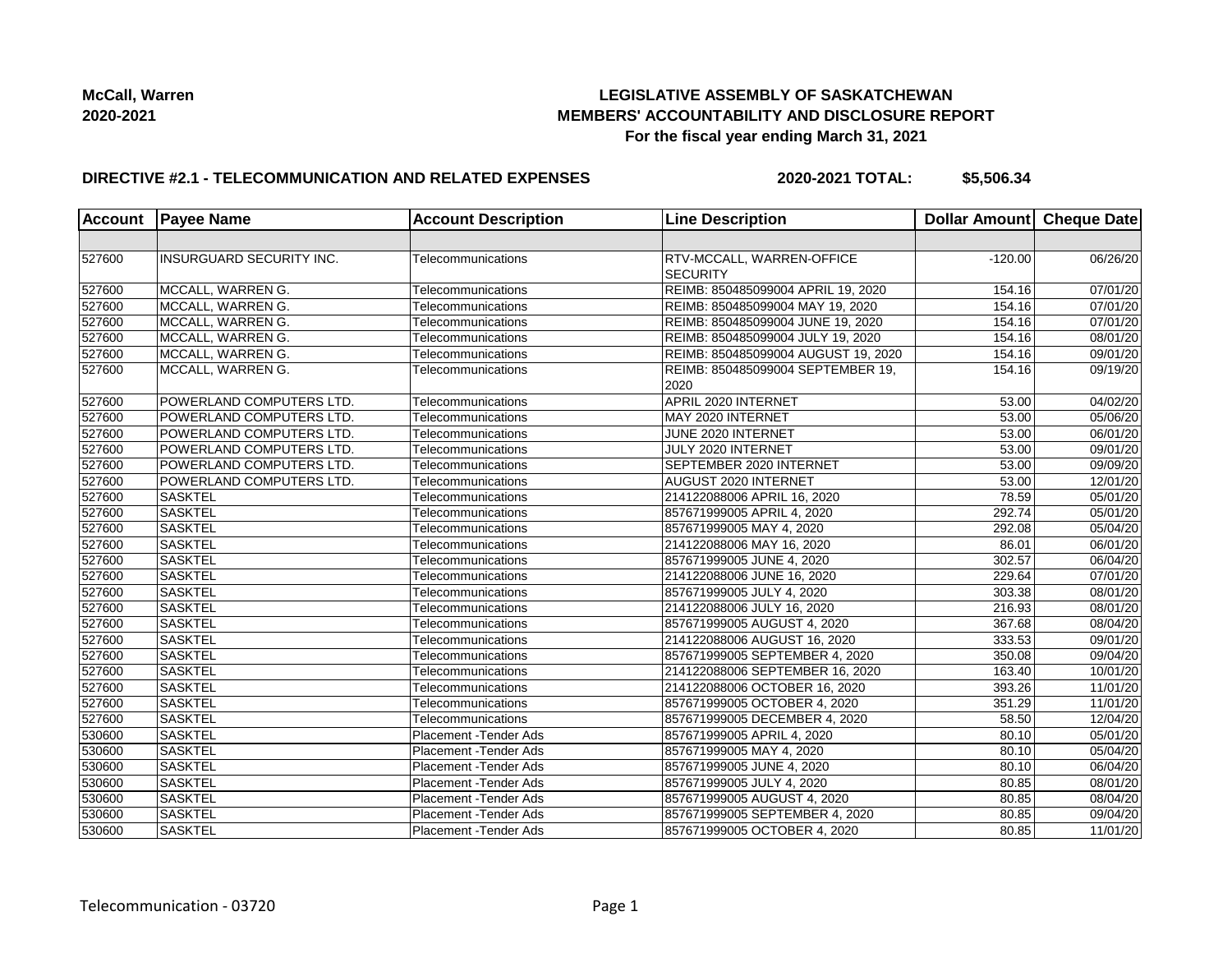# **LEGISLATIVE ASSEMBLY OF SASKATCHEWAN MEMBERS' ACCOUNTABILITY AND DISCLOSURE REPORT For the fiscal year ending March 31, 2021**

### **DIRECTIVE #3.1 - MLA TRAVEL AND LIVING EXPENSES**

**2020-2021 TOTAL: \$5,555.30**

| <b>Account</b> | <b>IPavee Name</b> | <b>Account Description</b>  | Line Description                         | <b>Dollar Amountl Cheque Date</b> |          |
|----------------|--------------------|-----------------------------|------------------------------------------|-----------------------------------|----------|
|                |                    |                             |                                          |                                   |          |
| 541900         | MCCALL, WARREN G.  | <b>Elected Rep - Travel</b> | MLA TRAVEL JUNE 8 - 24, 2020             | 894.70                            | 07/01/20 |
| 541900         | IMCCALL, WARREN G. | <b>Elected Rep - Travel</b> | MLA TRAVEL JUN 26-JUL 15, 2020           | 699.05                            | 07/18/20 |
| 541900         | IMCCALL, WARREN G. | <b>Elected Rep - Travel</b> | MLA TRAVEL JULY 16 - AUGUST 18, 2020     | 1.445.20                          | 09/17/20 |
| 541900         | MCCALL, WARREN G.  | <b>Elected Rep - Travel</b> | <b>IMLA TRAVEL AUGUST 19 - SEPTEMBER</b> | 1.444.72                          | 09/17/20 |
|                |                    |                             | 10.2020                                  |                                   |          |
| 541900         | MCCALL, WARREN G.  | <b>Elected Rep - Travel</b> | MLA TRAVEL SEPTEMBER 11 - 25, 2020       | 1,071.63                          | 10/01/20 |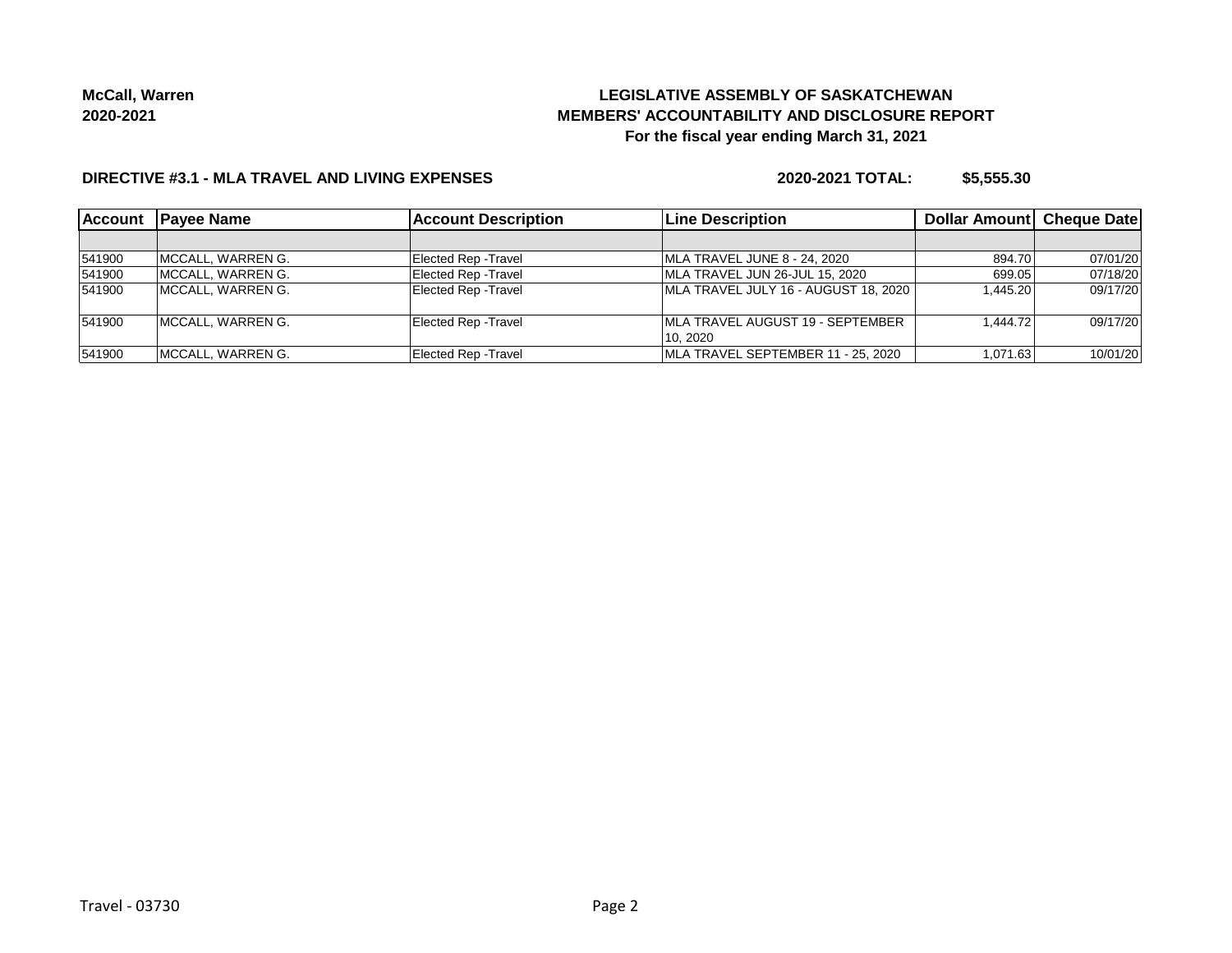## **LEGISLATIVE ASSEMBLY OF SASKATCHEWAN MEMBERS' ACCOUNTABILITY AND DISCLOSURE REPORT For the fiscal year ending March 31, 2021**

#### **DIRECTIVE #4.1 - CONSTITUENCY SERVICE EXPENSES**

**2020-2021 TOTAL: \$31,794.76**

| Account | <b>Payee Name</b>                                  | <b>Account Description</b>                | <b>Line Description</b>                           | Dollar Amount Cheque Date |          |
|---------|----------------------------------------------------|-------------------------------------------|---------------------------------------------------|---------------------------|----------|
|         |                                                    |                                           |                                                   |                           |          |
| 522000  | QUEEN CITY PAWN SHOP LTD.                          | Rent of Ground, Buildings and Other Space | APRIL 2020 MLA OFFICE RENT                        | 1,250.00                  | 04/01/20 |
| 522000  | QUEEN CITY PAWN SHOP LTD.                          | Rent of Ground, Buildings and Other Space | MAY 2020 MLA OFFICE RENT                          | 1,250.00                  | 05/01/20 |
| 522000  | QUEEN CITY PAWN SHOP LTD.                          | Rent of Ground, Buildings and Other Space | JUNE 2020 MLA OFFICE RENT                         | 1,250.00                  | 05/25/20 |
| 522000  | QUEEN CITY PAWN SHOP LTD.                          | Rent of Ground, Buildings and Other Space | JULY 2020 MLA OFFICE RENT                         | 1,250.00                  | 06/16/20 |
| 522000  | QUEEN CITY PAWN SHOP LTD.                          | Rent of Ground, Buildings and Other Space | AUGUST 2020 MLA OFFICE RENT                       | 1,250.00                  | 08/01/20 |
| 522000  | QUEEN CITY PAWN SHOP LTD.                          | Rent of Ground, Buildings and Other Space | SEPTEMBER 2020 MLA OFFICE RENT                    | 1,250.00                  | 08/21/20 |
| 522000  | QUEEN CITY PAWN SHOP LTD.                          | Rent of Ground, Buildings and Other Space | OCTOBER 2020 MLA OFFICE RENT                      | 1,250.00                  | 09/15/20 |
| 522000  | QUEEN CITY PAWN SHOP LTD.                          | Rent of Ground, Buildings and Other Space | NOVEMBER 2020 MLA OFFICE RENT                     | 1,250.00                  | 10/13/20 |
| 522200  | KONICA MINOLTA BUSINESS<br>SOLUTIONS (CANADA) LTD. | Rent of Photocopiers                      | <b>COPIER CHARGES</b>                             | 795.00                    | 02/01/21 |
| 522200  | <b>SUCCESS OFFICE SYSTEMS</b>                      | <b>Rent of Photocopiers</b>               | <b>COPIER CHARGES</b>                             | 130.61                    | 05/01/20 |
| 522200  | <b>SUCCESS OFFICE SYSTEMS</b>                      | <b>Rent of Photocopiers</b>               | <b>COPIER CHARGES</b>                             | 139.02                    | 05/05/20 |
| 522200  | <b>SUCCESS OFFICE SYSTEMS</b>                      | <b>Rent of Photocopiers</b>               | <b>COPIER CHARGES</b>                             | 135.75                    | 06/08/20 |
| 522200  | <b>SUCCESS OFFICE SYSTEMS</b>                      | Rent of Photocopiers                      | <b>COPIER CHARGES</b>                             | 153.35                    | 08/01/20 |
| 522200  | <b>SUCCESS OFFICE SYSTEMS</b>                      | Rent of Photocopiers                      | <b>COPIER CHARGES</b>                             | 131.90                    | 08/05/20 |
| 522200  | <b>SUCCESS OFFICE SYSTEMS</b>                      | Rent of Photocopiers                      | <b>COPIER CHARGES</b>                             | 127.48                    | 09/04/20 |
| 522200  | <b>SUCCESS OFFICE SYSTEMS</b>                      | Rent of Photocopiers                      | <b>COPIER CHARGES</b>                             | 129.78                    | 02/01/21 |
| 522500  | SMITHS' AGENCY (REGINA) LTD.                       | Insurance Premiums                        | INSURANCE POLICY #C70034664-3                     | 646.60                    | 04/01/20 |
| 522500  | SMITHS' AGENCY (REGINA) LTD.                       | Insurance Premiums                        | <b>RTV-WARREN MCCALL-RETURN</b><br><b>PREMIUM</b> | $-181.26$                 | 11/16/20 |
| 522700  | <b>REGINA, CITY OF</b>                             | Utilities - Electricity and Nat Gas       | 701729-316259 APRIL 29, 2020                      | 72.77                     | 05/01/20 |
| 522700  | <b>REGINA, CITY OF</b>                             | Utilities - Electricity and Nat Gas       | 701729-316259 MAY 28, 2020                        | 67.72                     | 06/01/20 |
| 522700  | <b>REGINA, CITY OF</b>                             | Utilities - Electricity and Nat Gas       | 701729-316259 JUNE 29, 2020                       | 74.73                     | 07/01/20 |
| 522700  | <b>REGINA, CITY OF</b>                             | Utilities - Electricity and Nat Gas       | 701729-316259 JULY 29, 2020                       | 70.09                     | 08/01/20 |
| 522700  | <b>REGINA, CITY OF</b>                             | Utilities - Electricity and Nat Gas       | 701729-316259 AUGUST 28, 2020                     | 74.99                     | 09/01/20 |
| 522700  | <b>REGINA, CITY OF</b>                             | Utilities - Electricity and Nat Gas       | 701729-316259 SEPTEMBER 29, 2020                  | 69.90                     | 11/01/20 |
| 522700  | <b>REGINA, CITY OF</b>                             | Utilities - Electricity and Nat Gas       | 701729-316259 OCTOBER 28, 2020                    | 67.57                     | 11/01/20 |
| 522700  | <b>REGINA, CITY OF</b>                             | Utilities - Electricity and Nat Gas       | 701729-316259 NOVEMBER 27, 2020                   | 75.43                     | 12/01/20 |
| 522700  | <b>REGINA, CITY OF</b>                             | Utilities - Electricity and Nat Gas       | 701729-316259 DECEMBER 11, 2020                   | 16.31                     | 01/01/21 |
| 522700  | <b>SASKENERGY INCORPORATED</b>                     | Utilities - Electricity and Nat Gas       | 33314232316 APRIL 28, 2020                        | 147.11                    | 05/01/20 |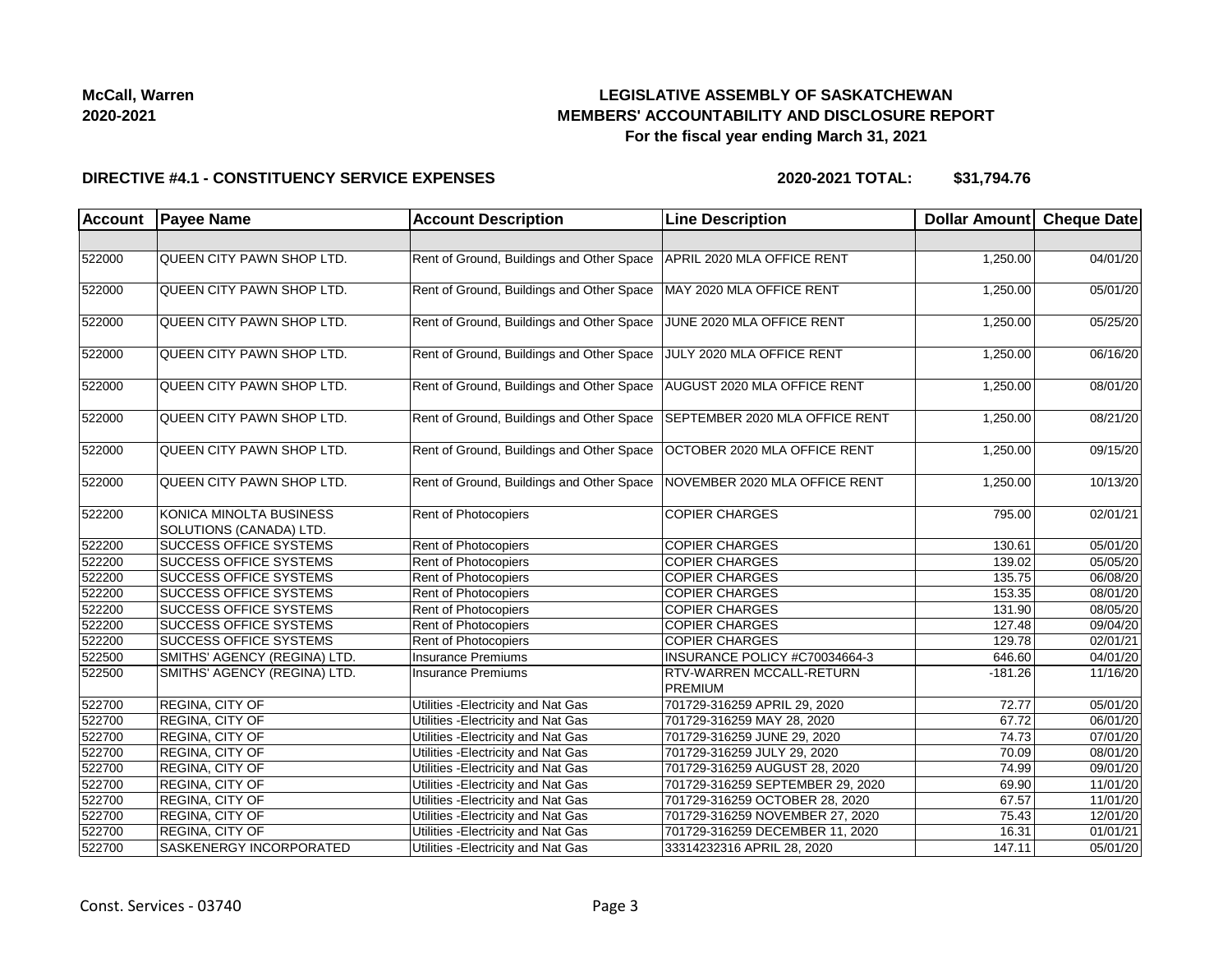## **LEGISLATIVE ASSEMBLY OF SASKATCHEWAN MEMBERS' ACCOUNTABILITY AND DISCLOSURE REPORT For the fiscal year ending March 31, 2021**

## **DIRECTIVE #4.1 - CONSTITUENCY SERVICE EXPENSES**

**2020-2021 TOTAL: \$31,794.76**

| <b>Account</b> | <b>Payee Name</b>                  | <b>Account Description</b>              | <b>Line Description</b>             | Dollar Amount Cheque Date |          |
|----------------|------------------------------------|-----------------------------------------|-------------------------------------|---------------------------|----------|
|                |                                    |                                         |                                     |                           |          |
| 522700         | <b>SASKENERGY INCORPORATED</b>     | Utilities - Electricity and Nat Gas     | 33314232316 MAY 27, 2020            | 69.28                     | 06/01/20 |
| 522700         | <b>SASKENERGY INCORPORATED</b>     | Utilities - Electricity and Nat Gas     | 33314232316 JUNE 26, 2020           | 45.11                     | 07/01/20 |
| 522700         | <b>SASKENERGY INCORPORATED</b>     | Utilities - Electricity and Nat Gas     | 33314232316 JULY 28, 2020           | 40.43                     | 08/01/20 |
| 522700         | <b>SASKENERGY INCORPORATED</b>     | Utilities - Electricity and Nat Gas     | 33314232316 AUGUST 27, 2020         | 40.43                     | 09/01/20 |
| 522700         | <b>SASKENERGY INCORPORATED</b>     | Utilities - Electricity and Nat Gas     | 33314232316 OCTOBER 27, 2020        | 67.40                     | 11/01/20 |
| 522700         | <b>SASKENERGY INCORPORATED</b>     | Utilities - Electricity and Nat Gas     | 33314232316 SEPTEMBER 28, 2020      | 40.43                     | 11/01/20 |
| 522700         | SASKENERGY INCORPORATED            | Utilities - Electricity and Nat Gas     | 33314232316 NOVEMBER 26, 2020       | 177.29                    | 12/01/20 |
| 522700         | <b>SASKENERGY INCORPORATED</b>     | Utilities - Electricity and Nat Gas     | 33314232316 FINAL BILLING           | 43.65                     | 01/01/21 |
| 522700         | <b>SASKPOWER CORPORATION</b>       | Utilities - Electricity and Nat Gas     | 510006631921 APRIL 28, 2020         | 170.22                    | 05/01/20 |
| 522700         | <b>SASKPOWER CORPORATION</b>       | Utilities - Electricity and Nat Gas     | 510006631921 MAY 27, 2020           | 89.03                     | 06/01/20 |
| 522700         | <b>SASKPOWER CORPORATION</b>       | Utilities - Electricity and Nat Gas     | 510006631921 JUNE 26, 2020          | 80.95                     | 07/01/20 |
| 522700         | SASKPOWER CORPORATION              | Utilities - Electricity and Nat Gas     | 510006631921 JULY 10, 2020          | 27.05                     | 08/01/20 |
| 522700         | SASKPOWER CORPORATION              | Utilities - Electricity and Nat Gas     | 510006631921 JULY 28, 2020          | 1.97                      | 08/01/20 |
| 522700         | <b>SASKPOWER CORPORATION</b>       | Utilities - Electricity and Nat Gas     | 510006631921 AUGUST 27, 2020        | 51.84                     | 09/01/20 |
| 522700         | <b>SASKPOWER CORPORATION</b>       | Utilities - Electricity and Nat Gas     | 510006631921 OCTOBER 27, 2020       | 66.80                     | 11/01/20 |
| 522700         | <b>SASKPOWER CORPORATION</b>       | Utilities - Electricity and Nat Gas     | 510006631921 SEPTEMBER 28, 2020     | 80.22                     | 11/01/20 |
| 522700         | <b>SASKPOWER CORPORATION</b>       | Utilities - Electricity and Nat Gas     | 510006631921 DEC 8, 2020            | 110.55                    | 12/08/20 |
| 525000         | MINISTER OF FINANCE-MINISTRY OF    | Postal, Courier, Freight and Related    | MAY 2020 MAIL SERVICES              | 50.67                     | 08/01/20 |
|                | SASKBUILDS AND PROCUREMENT         |                                         |                                     |                           |          |
| 525000         | MINISTER OF FINANCE-MINISTRY OF    | Postal, Courier, Freight and Related    | JUNE 2020 MAIL SERVICES             | 50.67                     | 08/01/20 |
|                | <b>SASKBUILDS AND PROCUREMENT</b>  |                                         |                                     |                           |          |
| 525000         | MINISTER OF FINANCE-MINISTRY OF    | Postal, Courier, Freight and Related    | APRIL 2020 MAIL SERVICES            | 50.67                     | 08/01/20 |
|                | <b>SASKBUILDS AND PROCUREMENT</b>  |                                         |                                     |                           |          |
| 525000         | MINISTER OF FINANCE-MINISTRY OF    | Postal, Courier, Freight and Related    | JULY 2020 MAIL SERVICES             | 50.71                     | 09/01/20 |
|                | <b>SASKBUILDS AND PROCUREMENT</b>  |                                         |                                     |                           |          |
| 525000         | MINISTER OF FINANCE-MINISTRY OF    | Postal, Courier, Freight and Related    | AUGUST 2020 MAIL SERVICES           | 50.71                     | 09/15/20 |
|                | <b>SASKBUILDS AND PROCUREMENT</b>  |                                         |                                     |                           |          |
| 525000         | MINISTER OF FINANCE-MINISTRY OF    | Postal, Courier, Freight and Related    | <b>SEPTEMBER 2020 MAIL SERVICES</b> | 50.71                     | 10/22/20 |
|                | <b>SASKBUILDS AND PROCUREMENT</b>  |                                         |                                     |                           |          |
| 525000         | MCCASHIN, TIM A                    | Postal, Courier, Freight and Related    | MAIL FORWARDING COSTS               | 175.88                    | 10/01/20 |
| 528000         | POWERLAND COMPUTERS LTD.           | <b>Support Services</b>                 | TECHNOLOGY SERVICES                 | 112.50                    | 02/01/21 |
| 528000         | POWERLAND COMPUTERS LTD.           | <b>Support Services</b>                 | TECHNOLOGY SERVICES                 | 149.99                    | 02/16/21 |
| 529000         | A & N SIGNS                        | <b>General Contractual Services</b>     | <b>SIGN REMOVAL</b>                 | 318.00                    | 11/01/20 |
| 529000         | <b>CROWN SHRED &amp; RECYCLING</b> | <b>General Contractual Services</b>     | <b>RECYCLING BIN</b>                | 36.00                     | 08/01/20 |
| 529000         | <b>CROWN SHRED &amp; RECYCLING</b> | <b>General Contractual Services</b>     | <b>SHREDDING</b>                    | 17.85                     | 02/01/21 |
| 529000         | <b>CROWN SHRED &amp; RECYCLING</b> | <b>General Contractual Services</b>     | <b>SHREDDING</b>                    | 11.90                     | 02/01/21 |
| 530000         | PATTISON OUTDOOR ADVERTISING LP    | Communications Development Costs        | ADVERTISING PER DIEM                | 106.00                    | 04/01/20 |
| 530000         | PATTISON OUTDOOR ADVERTISING LP    | <b>Communications Development Costs</b> | <b>ADVERTISING PRODUCTION</b>       | 106.00                    | 07/01/20 |
|                |                                    |                                         |                                     |                           |          |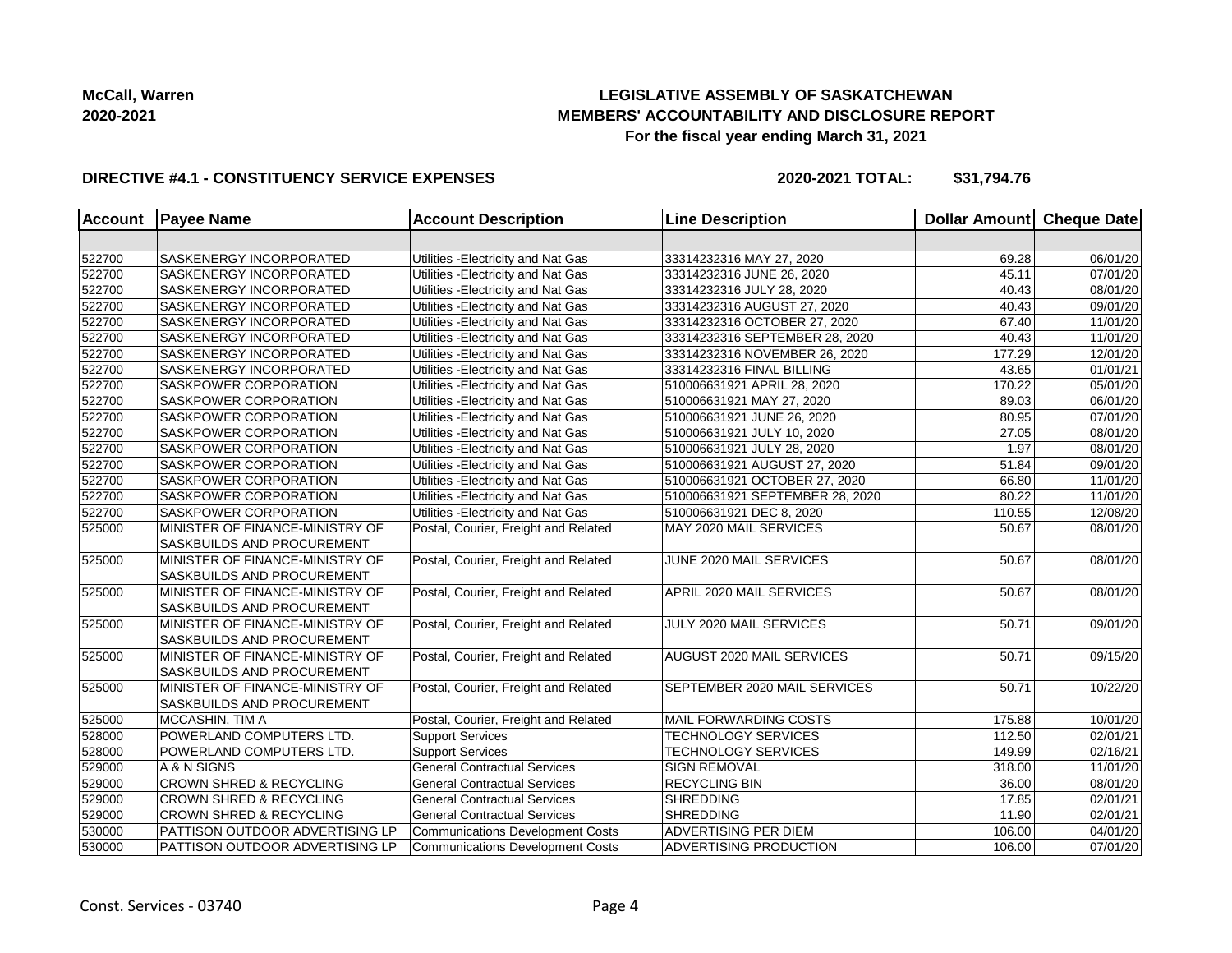

# **LEGISLATIVE ASSEMBLY OF SASKATCHEWAN MEMBERS' ACCOUNTABILITY AND DISCLOSURE REPORT For the fiscal year ending March 31, 2021**

#### **DIRECTIVE #4.1 - CONSTITUENCY SERVICE EXPENSES**

**2020-2021 TOTAL: \$31,794.76**

| <b>Account</b> | <b>Payee Name</b>                    | <b>Account Description</b>              | <b>Line Description</b>          | <b>Dollar Amountl</b> | Cheque Date |
|----------------|--------------------------------------|-----------------------------------------|----------------------------------|-----------------------|-------------|
|                |                                      |                                         |                                  |                       |             |
| 530000         | PATTISON OUTDOOR ADVERTISING LP      | <b>Communications Development Costs</b> | ADVERTISING PRODUCTION           | 106.00                | 10/01/20    |
| 530500         | CATHEDRAL AREA COMMUNITY ASSOC       | Media Placement                         | <b>ADVERTISING</b>               | 75.00                 | 06/01/20    |
| 530500         | CATHEDRAL AREA COMMUNITY ASSOC       | Media Placement                         | <b>ADVERTISING</b>               | 150.00                | 07/01/20    |
| 530500         | CATHEDRAL AREA COMMUNITY ASSOC       | Media Placement                         | <b>ADVERTISING</b>               | 150.00                | 09/01/20    |
| 530500         | NOW COMMUNICATIONS                   | Media Placement                         | <b>ADVERTISING</b>               | 15,000.00             | 09/16/20    |
| 530500         | <b>PRAIRIE DOG MAGAZINE</b>          | Media Placement                         | <b>ADVERTISING</b>               | 183.75                | 05/01/20    |
| 530500         | <b>PRAIRIE DOG MAGAZINE</b>          | Media Placement                         | <b>ADVERTISING</b>               | 159.30                | 06/11/20    |
| 530500         | <b>PRAIRIE DOG MAGAZINE</b>          | Media Placement                         | <b>ADVERTISING</b>               | 85.80                 | 09/01/20    |
| 530900         | <b>RIGHT BRAIN CREATIVE SERVICES</b> | Promotional Items                       | <b>GRAD CERTIFICATES</b>         | 50.00                 | 06/04/20    |
| 550200         | <b>BRIARPATCH</b>                    | Books, Mags and Ref Materials           | SUBSCRIPTION - W. MCCALL, MLA    | 29.95                 | 06/01/20    |
| 550200         | <b>REGINA LEADER POST</b>            | Books, Mags and Ref Materials           | SUBSCRIPTION - NO GST W. MCCALL, | 128.00                | 04/01/20    |
|                |                                      |                                         | <b>MLA</b>                       |                       |             |
| 550200         | <b>REGINA LEADER POST</b>            | Books, Mags and Ref Materials           | <b>SUBSCRIPTION - NO GST</b>     | 128.00                | 07/01/20    |
| 550200         | <b>REGINA LEADER POST</b>            | Books, Mags and Ref Materials           | <b>RTV-WARREN MCCALL-</b>        | $-47.79$              | 11/16/20    |
|                |                                      |                                         | REIMBURSEMENT                    |                       |             |
| 555000         | MCCALL, WARREN G.                    | Other Material and Supplies             | <b>REIMB: OFFICE SUPPLIES</b>    | 110.99                | 09/04/20    |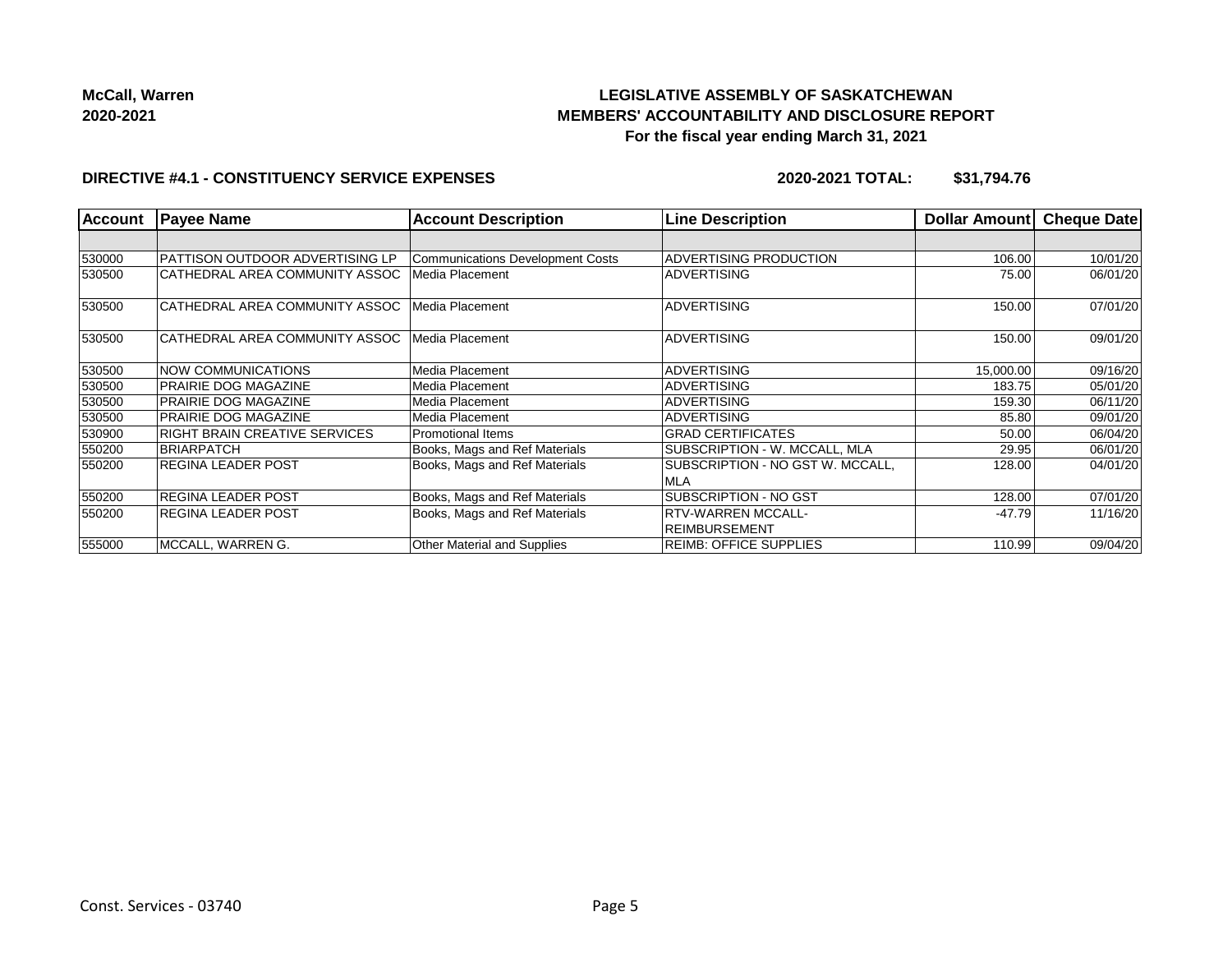## **LEGISLATIVE ASSEMBLY OF SASKATCHEWAN MEMBERS' ACCOUNTABILITY AND DISCLOSURE REPORT For the fiscal year ending March 31, 2021**

#### **DIRECTIVE #6 - CONSTITUENCY ASSISTANT EXPENSES**

**2020-2021 TOTAL: \$50,422.13**

| <b>Account</b> | <b>Payee Name</b> | <b>Account Description</b>       | Dollar Amount | <b>Cheque Date</b> |
|----------------|-------------------|----------------------------------|---------------|--------------------|
|                |                   |                                  |               |                    |
| 513000         | MCCASHIN, TIM A   | Out-of-Scope Permanent           | 0.00          | 04/01/20           |
| 513000         | MCCASHIN, TIM A   | Out-of-Scope Permanent           | $-447.11$     | 04/13/20           |
| 513000         | MCCASHIN, TIM A   | Out-of-Scope Permanent           | 2,235.53      | 04/14/20           |
| 513000         | MCCASHIN, TIM A   | Out-of-Scope Permanent           | 2,235.53      | 05/01/20           |
| 513000         | MCCASHIN, TIM A   | Out-of-Scope Permanent           | 2,235.53      | 05/13/20           |
| 513000         | MCCASHIN, TIM A   | Out-of-Scope Permanent           | 2,235.53      | 05/27/20           |
| 513000         | MCCASHIN, TIM A   | Out-of-Scope Permanent           | 2,235.53      | 06/10/20           |
| 513000         | MCCASHIN, TIM A   | Out-of-Scope Permanent           | 2,410.06      | 06/24/20           |
| 513000         | MCCASHIN, TIM A   | Out-of-Scope Permanent           | 2,264.62      | 07/08/20           |
| 513000         | MCCASHIN, TIM A   | Out-of-Scope Permanent           | 2,264.62      | 07/22/20           |
| 513000         | MCCASHIN, TIM A   | Out-of-Scope Permanent           | 2.264.62      | 08/05/20           |
| 513000         | MCCASHIN, TIM A   | Out-of-Scope Permanent           | 2,264.62      | 08/19/20           |
| 513000         | MCCASHIN, TIM A   | Out-of-Scope Permanent           | 4,736.84      | 09/02/20           |
| 513000         | MCCASHIN, TIM A   | Out-of-Scope Permanent           | 2,264.62      | 09/16/20           |
| 513000         | MCCASHIN, TIM A   | Out-of-Scope Permanent           | 2,264.62      | 10/01/20           |
| 513000         | MCCASHIN, TIM A   | Out-of-Scope Permanent           | 750.49        | 10/07/20           |
| 513000         | MCCASHIN, TIM A   | Out-of-Scope Permanent           | 1,708.53      | 10/28/20           |
| 514000         | JEDLIC, DONALD W  | Casual/Term                      | 860.70        | 07/22/20           |
| 514000         | JEDLIC, DONALD W  | Casual/Term                      | 1,721.39      | 08/19/20           |
| 514000         | JEDLIC, DONALD W  | Casual/Term                      | 860.70        | 10/01/20           |
| 517100         | MCCASHIN, TIM A   | Severance Pay                    | 2,264.62      | 10/28/20           |
| 517100         | MCCASHIN, TIM A   | Severance Pay                    | 2,264.62      | 11/10/20           |
| 517100         | MCCASHIN, TIM A   | Severance Pay                    | 2,264.62      | 11/24/20           |
| 517100         | MCCASHIN, TIM A   | Severance Pay                    | 2,264.62      | 12/09/20           |
| 517100         | MCCASHIN, TIM A   | Severance Pay                    | 2,264.62      | 12/22/20           |
| 517100         | MCCASHIN, TIM A   | Severance Pay                    | 1,992.87      | 01/06/21           |
| 519900         | None (Default)    | Change in Y/E Accrued Empl Leave | $-260.81$     | 04/20/20           |
|                |                   | Entitlements                     |               |                    |